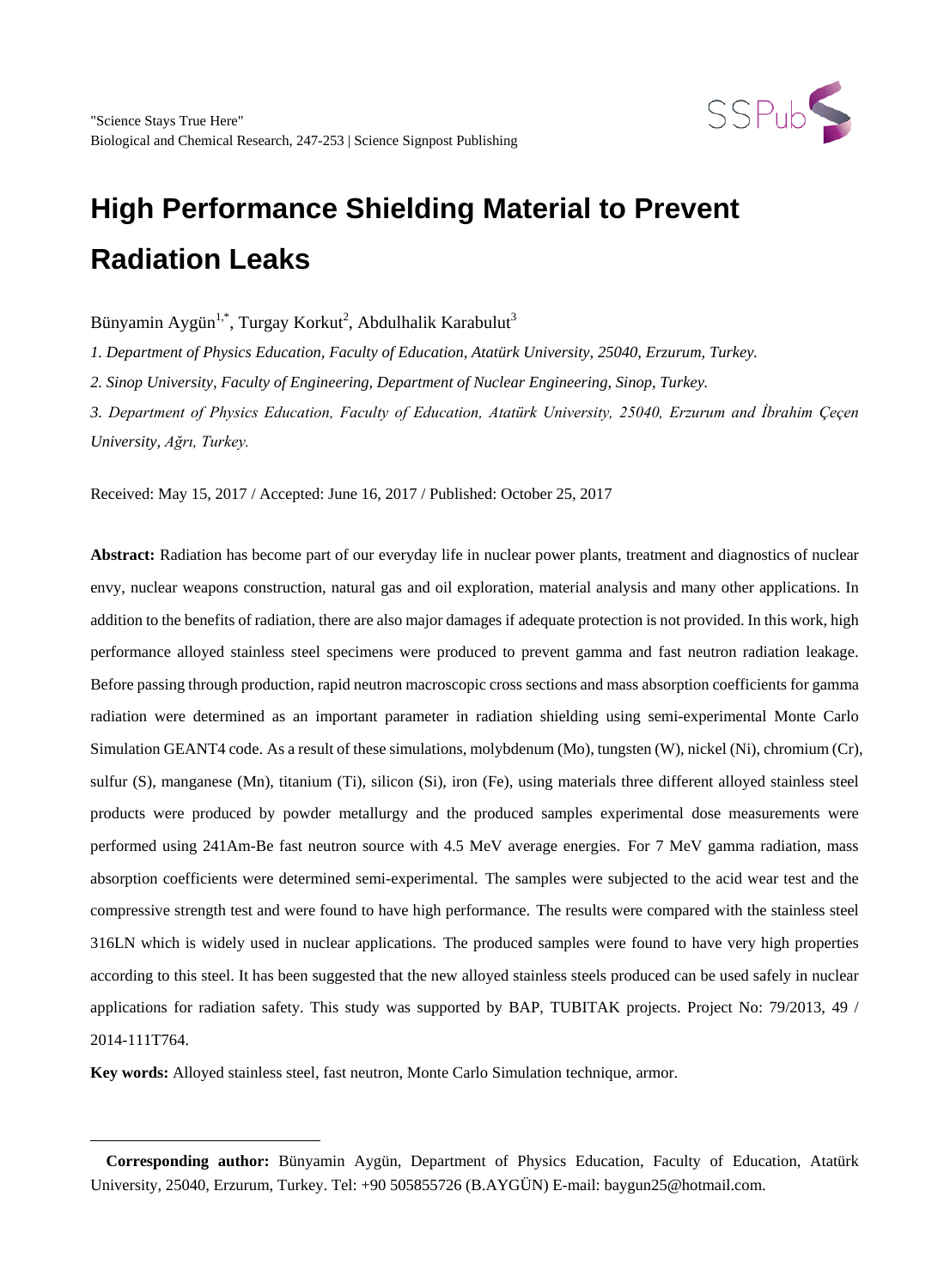# **1. Introduction**

Radiation is fast particles or energy packets traveling in wave form. Radiation used in nuclear energy in medicine, agriculture, material and space research, material analysis and also used in navigation systems to determine direction and location. Radiation not only has benefits but also damages. To prevent these damages a good shield is required in accordance with radiation's type and energy. Materials; such as concrete, paraffin, steel, lead are used to prevent radiation leaks. However, the resistance of these materials to high temperatures, pressures, chemical corrosion is poor. For these reasons, making good armor and its development work continues at a great pace. For example, armor constitutes about 40% of the cost of a nuclear power plant. In the process of radiation shielding the materials must be used according to the type of the radiation. While lead and its compounds are preferred for gamma and X-ray radiation, hydrogen intense materials, such as paraffin, are preferred for neutron radiation. The material to be used in radiation shielding must have both thermal and biological shielding capacity. In particular, it is necessary to prevent radiation leakage at high temperatures such as nuclear reactors. According to gamma and X-ray radiation it is very difficult to shielding neutron radiation. Because the neutron particles do not have an electrical charge, they can reach the core of the material without being affected by the Coulomb gravity of the metal, causing secondary reactions by initiating nuclear reactions. We have produced new alloyed steels to shielding specifically for neutron radiation. In this study, we added chromium (Cr) to the produced steels to create hard carbides such as  $Cr_7C_3$  to increase their resistance to corrosion. We increased the radiation hold up by adding tungsten (W) and rhenium (Re) elements, both of which have high cross-section to gamma rays and neutron particles. Furthermore manganese (Mn) was added to increase tensile strength. When we look at the literature, there are many studies related to this topic, some of which are mentioned below. Alloys such as CS-516, SS-403, SS-410, SS-316, SS-316L, SS-304L, Incoloy-600, Monel-400 and Cupero-Nickel have been used for gamma radiation half-thickness values, mass reduction coefficients and build up factors have calculated. They have been calculated scattering cross sections for fast neutron radiation. They have been founded well shielding cupro-nickel for gamma radiation and SS316 material for neutron radiation at 2-12 MeV energy. (Singh *et.al* 2014). They have produced new shielding material by using neutron and gamma (B4C) materials using iron (Fe), rhenium (Re), nickel (Ni), chromium (Cr), boron (B), tungsten Iron (Fe), rhenium (Re), nickel (Ni), chromium (Cr), boron (B), copper (Cu), tungsten (W), tantalum (Ta), boron carbide (B4C). (Aygun. *et.al* 2015). Thermal neutron shielding material has been produced by using 15%  $B_4C + 1\%$  Gd) / Al material and macroscopic transmission cross section has been calculated by using the MCNP simulation program (Jiang *et.al*. 2016). They have obtained patents by producing corrosion-resistant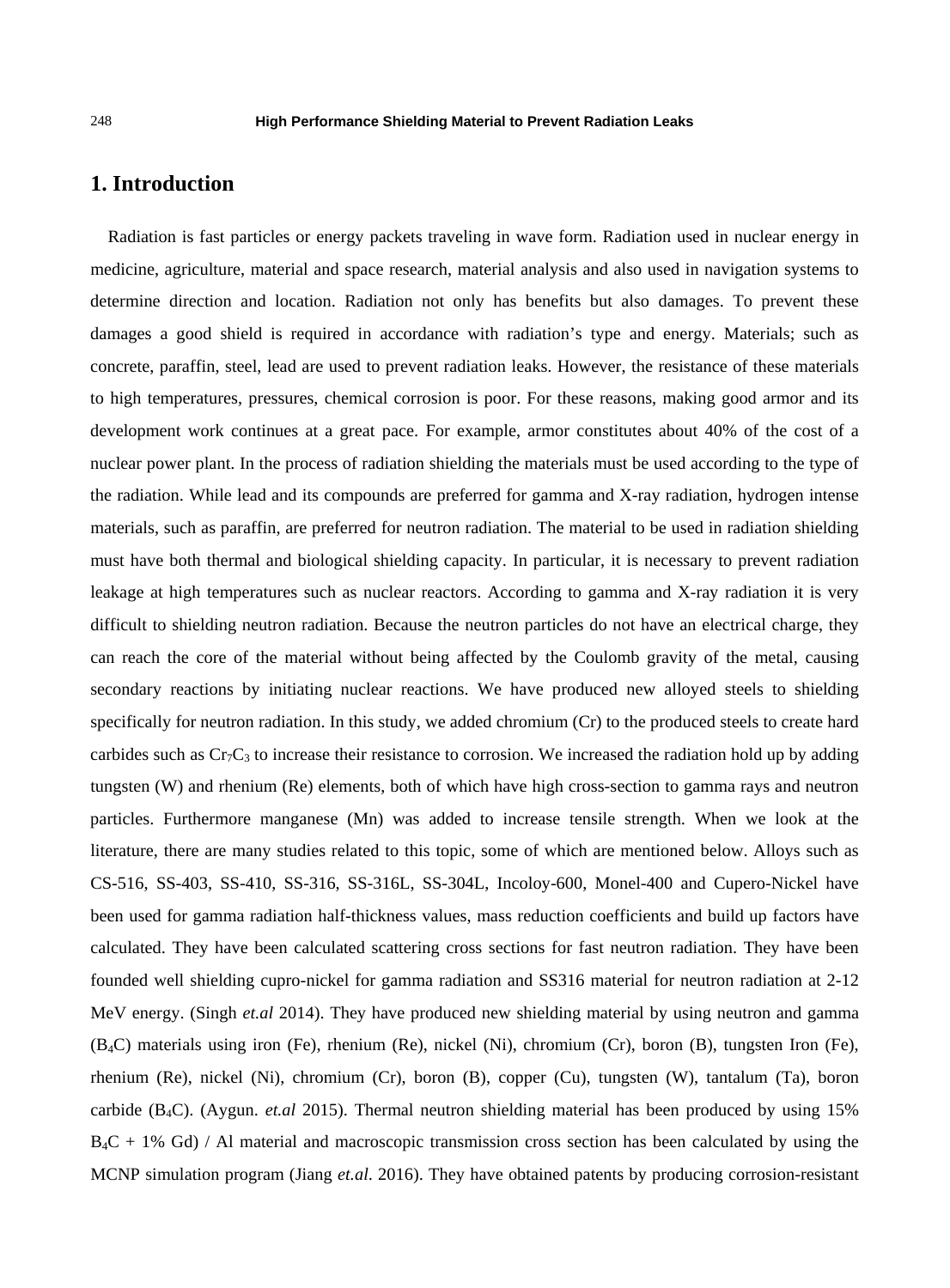neutron armor material using gadolinium boron, iron, nickel, chromium and molybdenum elements. (Schmidt. *et.al.* 2016). Austenitic and ferritic stainless steels has been produced, a new material shielding, by adding boron to certain proportions and has been patented. (Kibata. *et.al.* 2016). Tungsten copper and tungsten boron carbide coatings were applied on 321 stainless steel to make armor material for neutron and gamma radiation. (Demir. *et.al.* 2017). Tungsten compounds and their alloys have been calculated the mass reduction coefficient for gamma rays in energies between 1 keV and 100 GeV and the macroscopic effect sections for fast neutrons in energy range (2-12 MeV). They compared the results to lead and experimentally demonstrated that it was better than lead in radiation absorption process. (Singh. *et.al.* 2016). Thermal neutron armor was developed by using high-content boron-containing Fe72-xB25-Mo3Crx (where  $x = 0, 5$ , 10, 15 or 20 at%) composite material. They have increased the corrosion resistance by adding Cr into the compound. (Jaewon Moon and Seonghoon Yi 2016).

## **2. Materials and Methods**

Monte Carlo Simulation Codes GEANT4 is a simulation program that helps you to predict the behavior of the rays of the particles entering the material. It has a wide usage area in nuclear physics, high energy physics, space researches. Interactions of neutrons of 0-25 eV-20 MeV energy with matter (Elastic, inelastic scattering, secondary particle or radiation generation, neutron capture and nuclear reactions, etc.) can be simulated. By using the program, gamma mass reduction coefficient and neutron total macroscopic cross sections of the material are calculated and it is possible to save both material and time by predicting the pre-radiation interaction by 95%.

## **Material Production**

Before the production a preparatory work has been done by using tungsten (W), nickel (Ni), chromium (Cr), sulfur (S), manganese (Mn), titanium (Ti), silicon (Si), carbon (C), iron (Fe) elements, and mass reduction coefficients for 7 MeV-14 MeV energetic gamma radiation were determined. In these simulations the mass combination ratios were determined. Powdered materials were blended for 30 minutes using the mixer the nano dimensions given the following table contents and mass percent incorporation ratios. Mixed materials were pelletized by using SPECAC pellet press machine under 600 MPa pressure. The pellet samples were annealed at 1200  $\rm{^0C}$  for 6 hours. The annealed samples were taken from the oven and hot pressed was carried out to remove the capillary cavities from the unexpanded, which greatly reduced the ductile structure of the material. Thus, the spaces are reduced which radiation passes through the material. The materials produced for the corrosion test were immersed in a full bath of sulfuric acid  $(H_2SO_4)$  which has an abrasive effect on metals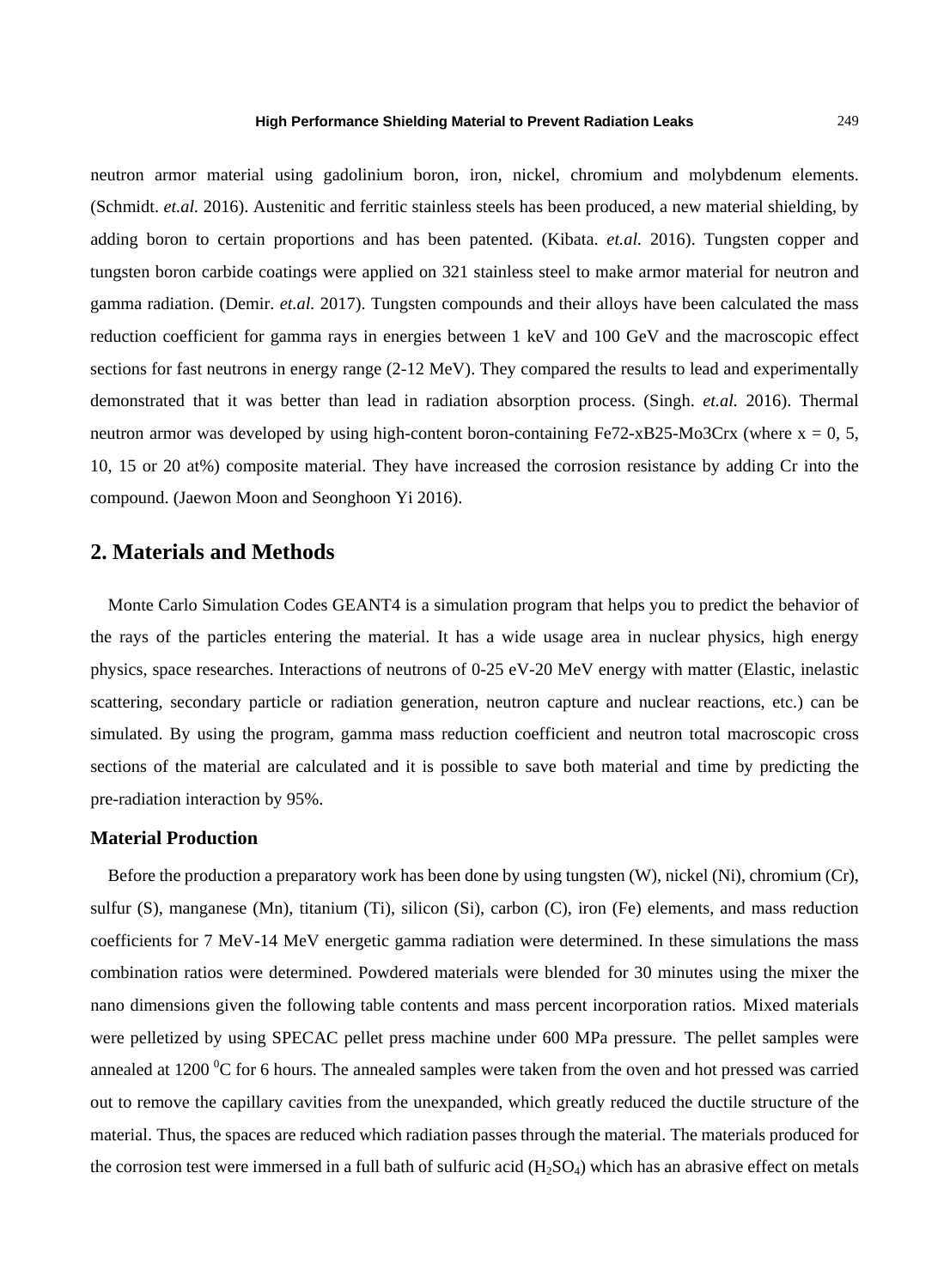and allowed to stand for 48 hours in it and no changes has been observed. The materials used in the production of alloyed stainless steels and percent composition by mass are shown in Table 1.

| <b>Material Alloved Stainless Steel</b> | Nickel | Chroum | <b>Manganesee</b> | Carbon | Molybdenum | Tungsten | Silikon | Titanium     | Iron   | Vanadium       | Sulfur | Rhenium                  |
|-----------------------------------------|--------|--------|-------------------|--------|------------|----------|---------|--------------|--------|----------------|--------|--------------------------|
| ASS1                                    | 38     | 10     | $\mathbf{2}$      | 0.5    |            | 15       | 0.1     | 3            | 30     | $\blacksquare$ | $\,$   | $\overline{\phantom{a}}$ |
| ASS2                                    | 22     | 18     | $\mathbf{2}$      | -1     | $\sim$     | 18       | $\sim$  | $\mathbf{2}$ | 35.975 | 1              | 0.025  | $\sim$                   |
| ASS3                                    | 30     | 15     |                   | 0.5    | $\sim$     | 20       | $\sim$  | $\sim$       | 32.47  | 0.015          | 0.015  | 1                        |

## **Table 1** Percentage of Alloy Stainless Steels (%)

## **Table 2** Monte Carlo simulation (GANT4) Results

|                    | 4.5 MeV Neutron Total Macroscopic Cross | <b>7 MeV Gamma Cross Sections</b> | <b>7 MeV Gamma Cross Sections Per Volume</b> |  |  |  |
|--------------------|-----------------------------------------|-----------------------------------|----------------------------------------------|--|--|--|
| <b>Sample Code</b> | Sections (cm-1)                         | Per Volume (cm-1)                 | Cross Sections Per Mass (mm2/g)              |  |  |  |
| <b>RNS 316LN</b>   | 0.3009                                  | 0.2692                            | 0.26922                                      |  |  |  |
| ASS1               | 0.3347                                  | 0.2911                            | 3.2113                                       |  |  |  |
| ASS <sub>2</sub>   | 0.3649                                  | 0.2980                            | 3.0259                                       |  |  |  |
| ASS3               | 0.3756                                  | 0.3434                            | 3.2869                                       |  |  |  |

ASS: Alloyed stainless steel

RNS: References nuclear stainless steel

 $\blacksquare$ 

#### **Table 3** Equivalent Dose Rates by Experiments

|                    | <b>Equivalent Dose Rates</b> |  |  |  |  |
|--------------------|------------------------------|--|--|--|--|
| <b>Sample Code</b> | 4.5 MeV Neutron (µSv/h)      |  |  |  |  |
| Background         | 9.3855                       |  |  |  |  |
| <b>RNS316LN</b>    | 0.8781                       |  |  |  |  |
| ASS1               | 0.7739                       |  |  |  |  |
| ASS <sub>2</sub>   | 0.6252                       |  |  |  |  |
| ASS3               | 0.5126                       |  |  |  |  |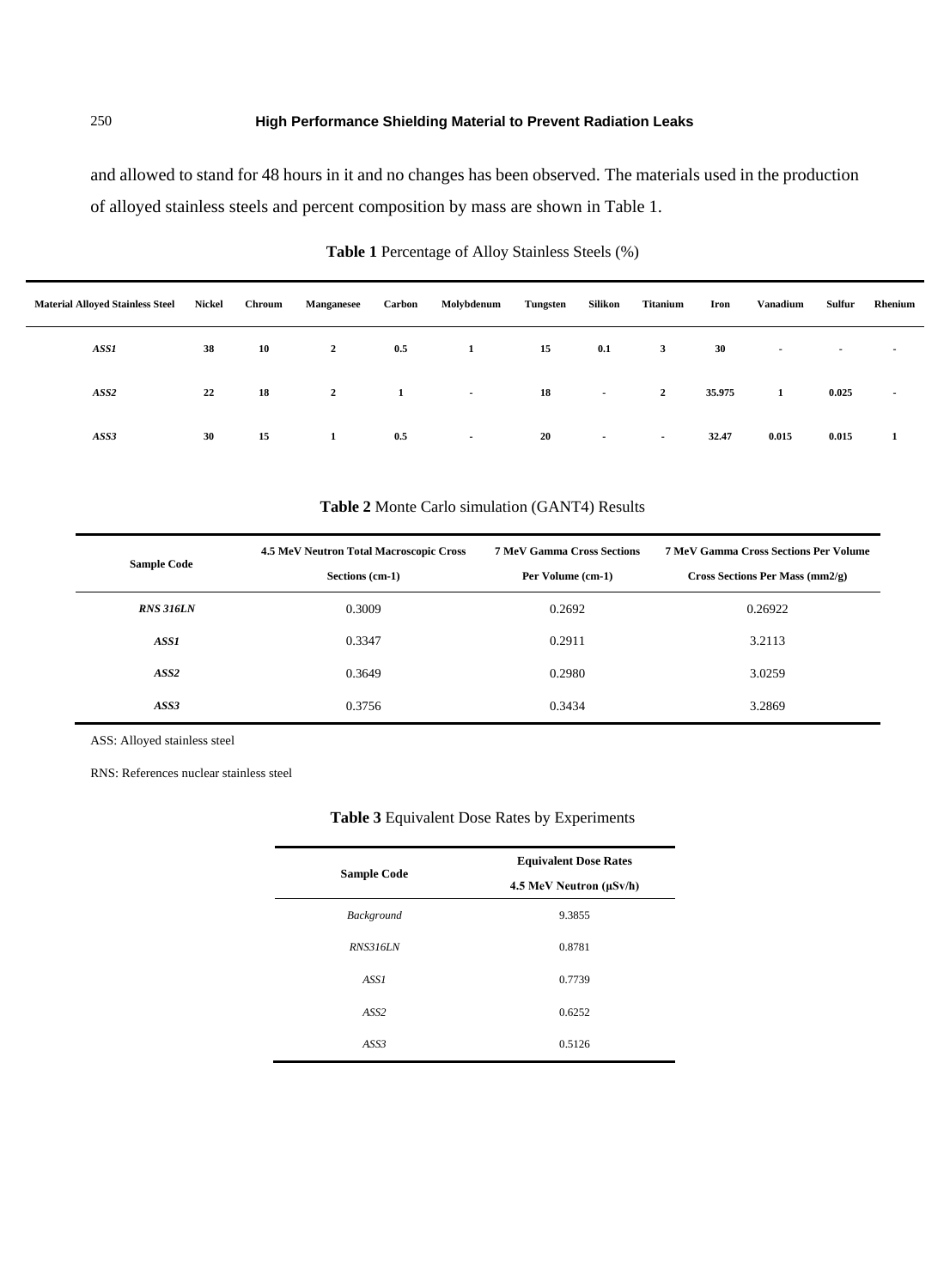

**Fig. 1** Equivalent Dose Rates by Experiments

#### **Equivalent Dose Rate Measurements**

Equivalent dosing measurements of the produced samples were performed. The measured dosimetry results of the detector are shown in table 3.We used a  $^{241}$ Am / Be source as a fast neutron source and a Canberra NP-100B neutron detector. Measurements have been recorded in computer by RADAC program.

# **3. Results and Discussion**

One of the most important parameters in radiation shielding is the total macroscopic cross section for neutrons. Because this material shows the possibility of interaction with radiation. Also for the gamma rays is the mass reduction coefficient. The higher the value of a material's two values, the better the material can absorb radiation. Nuclear applications generally use 316LN nuclear steel. The alloyed steels we produce have superior properties than the 316LN steel. Because both the cross-section of the effect is higher and experimentally more absorbed neutron radiation. We increased the radiation holding capacity by adding tungsten (W) and rhenium (Re) elements to the structure of alloyed steel. We also added manganese (Mn) to increase tensile strength.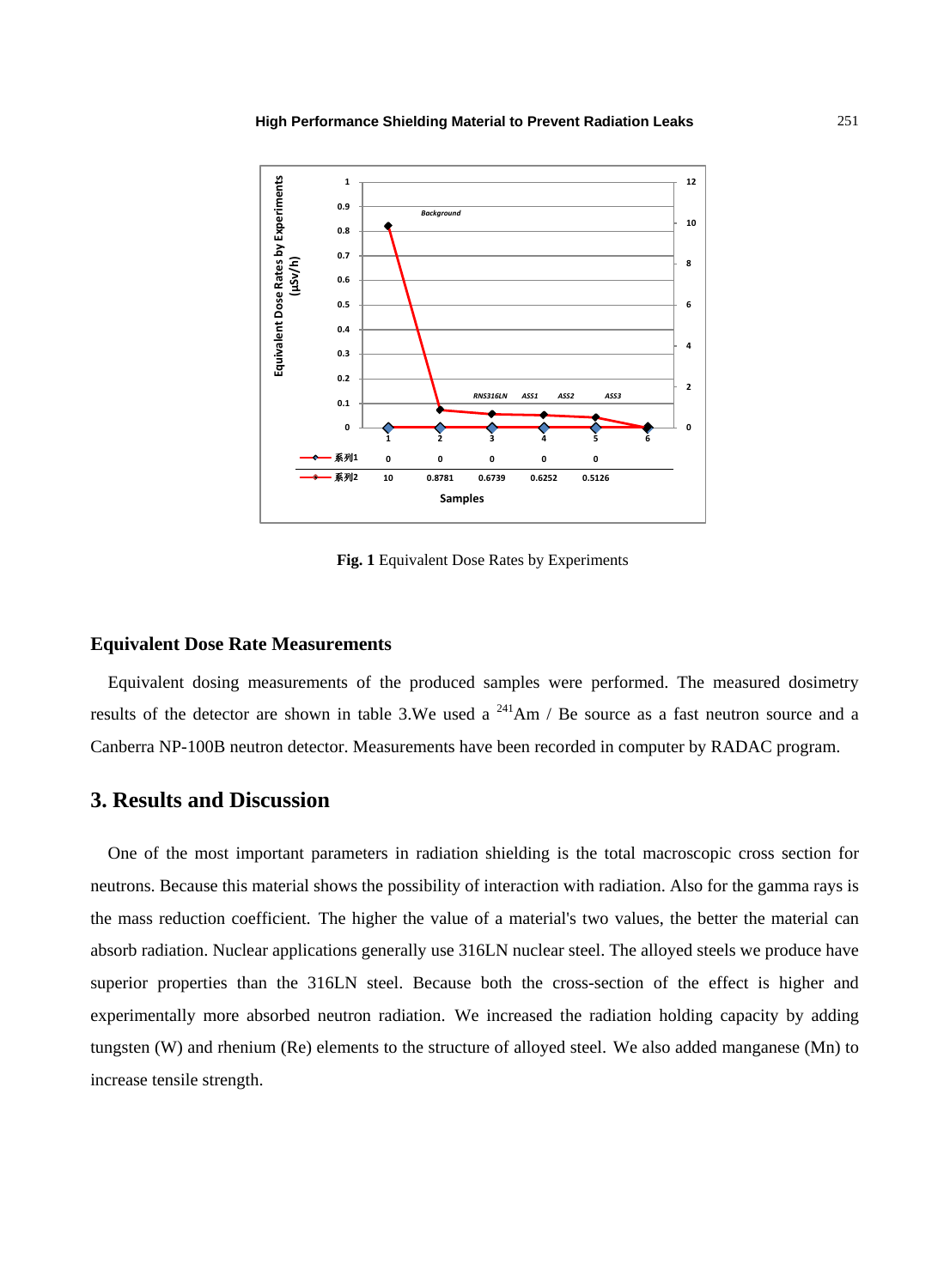# **4. Conclusion**

The cross-sections of the produced alloyed stainless steels likely to interact with neutron and gamma radiation are higher than the 316LN steel and are shown in Table 2 Experimental measurements showed that the alloyed stainless steels produced absorb more radiation than the 316LN steel, as shown in Table 3 and in Figure 1.

The three alloyed stainless steels produced are resistant to high temperatures, environmental and chemical corrosion. Nuclear power reactors have also been found to be able to use radiation applications such as transporting and storing nuclear materials, radioactive materials.

## **References**

[1]. Vishwanath P. Singh, N.M., Badiger Gamma ray and neutron shielding properties of some alloy materials. Annals of Nuclear Energy, 2014 Pages 301-310.

[2]. Bünyamin Aygun, Turgay Korkut and Abdulhalik Karabulut. Alloys Materials for Nuclear Reactor Safety by Experiments and Cern-Fluka Monte Carlo Simulation Code, Geant4 and WinXCom. Journal of Physics: Conference Series, Volume 707, conference 1. 2015.

[3]. The design of a novel neutron shielding B4C/Al composite containing Gd. Materials & Design, 2016. Pages 375-381.

[4]. ML Schmidt, GJ Del Corso, PC Ray, N Ma., Processable high thermal neutron absorbing Fe-base alloy powder US Patent 9,267,192, 2016.

[5]. M Kibata, Y Saito, M Tsubota, Y Doken, M Sato, Neutron shielding material, method of manufacturing the same, and cask for spent fuel. US8624211 B2. US Patent, 2014.

[6]. E. Demir, M. Karabas, S. Sonmez, A.B. Tugrul, M.L. Ovecoglucan B. Buyuk.Comparison of Radiation Properties of Tungsten and Additive Metal Coatings on 321 Stainless Steel Substrate. Acta Physıca Polonıca.Vol. 131 (2017).

[7]. Singh, Vishwanath Pratap; Badiger, N. M. An investigation on gamma and neutron shielding efficiency of lead-free compounds and alloys. Indian Journal of Pure & Applied Physics (IJPAP). Vol 54, No 7 (2016).

[8]. Jaewon Moon,Seonghoon Yi., Mechanical properties and thermal neutron shielding efficiency of high B amorphous ribbons in the Fe-B-Mo-Cr system. Metals and Materials International. Volume 22, Issue 5, pp 825-830 (2016).

[9]. Korkut, T., A. Karabulut, G. Budak, B. Aygun, O. Gencel, and A. Hancerliog ulları. 2012. Investigation of neutron shielding properties depending on number of boron atoms for colemanite, ulexite and tincal ores by experiments and FLUKA Monte Carlo simulations. Appl. Radiat. Isotopes 70 (1), 341-345.